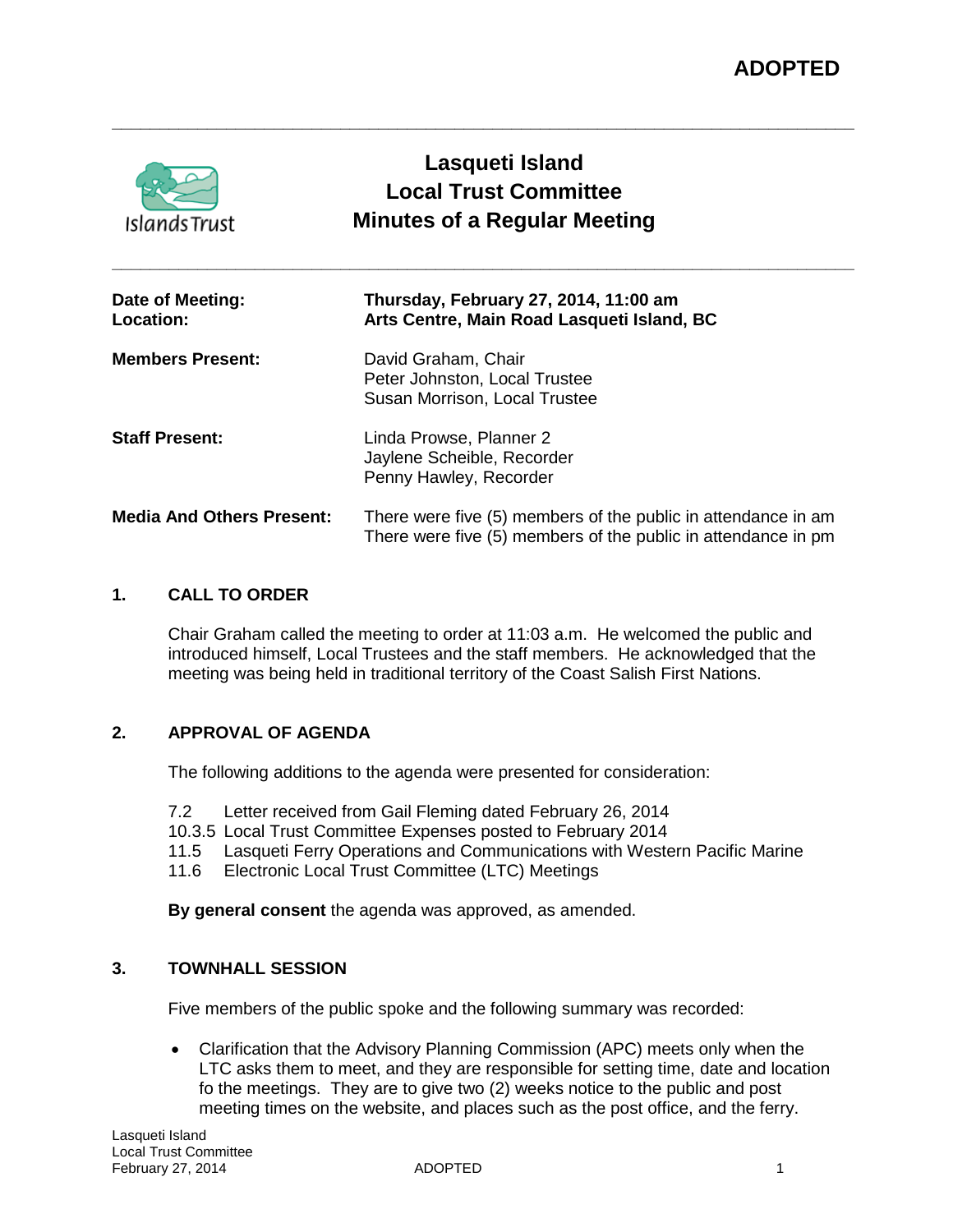- Discussion ensued regarding False Bay parking plans and pay parking being permitted as a home enterprise.
- Firearms safety in False Bay was mentioned.
- Concern that two kitchens in a bed and breakfast could allow for a kitchen in each bedroom.
- The upcoming community meetings will allow for input regarding the False Bay Master Plan.
- Concerns were expressed about the prohibitive costs of temporary use permits.

# **4. MINUTES**

### **4.1 Local Trust Committee Adopted Meeting Minutes of October 17, 2013**

The minutes of the Lasqueti Local Trust Committee Meeting of October 17, 2013 were received for information.

### **4.2 Section 26 Resolutions Without Meeting Log dated February 18, 2014**

The summary was received. The Planner noted that a resolution without meeting adopting the minutes of October 17, 2013 was missing from the summary, and that it would be noted in the next resolution without meeting summary.

### **5. BUSINESS ARISING FROM MINUTES**

### **5.1 Follow-up Action List dated February 18, 2014**

The Follow-up Action List was reviewed and updates were provided.

### **LA-2014-001**

### **It was MOVED and SECONDED**,

that the Local Trust Committee requests staff to remove the activities of July 20, 2012 and May 2, 2013 from the Follow-up Action List.

### **CARRIED**

### **LA-2014-002**

### **It was MOVED and SECONDED**

that the Local Trust Committee requests staff to remove the activities of August 29, 2013 from the Follow-up Action List.

### **CARRIED**

# **6. DELEGATIONS** –None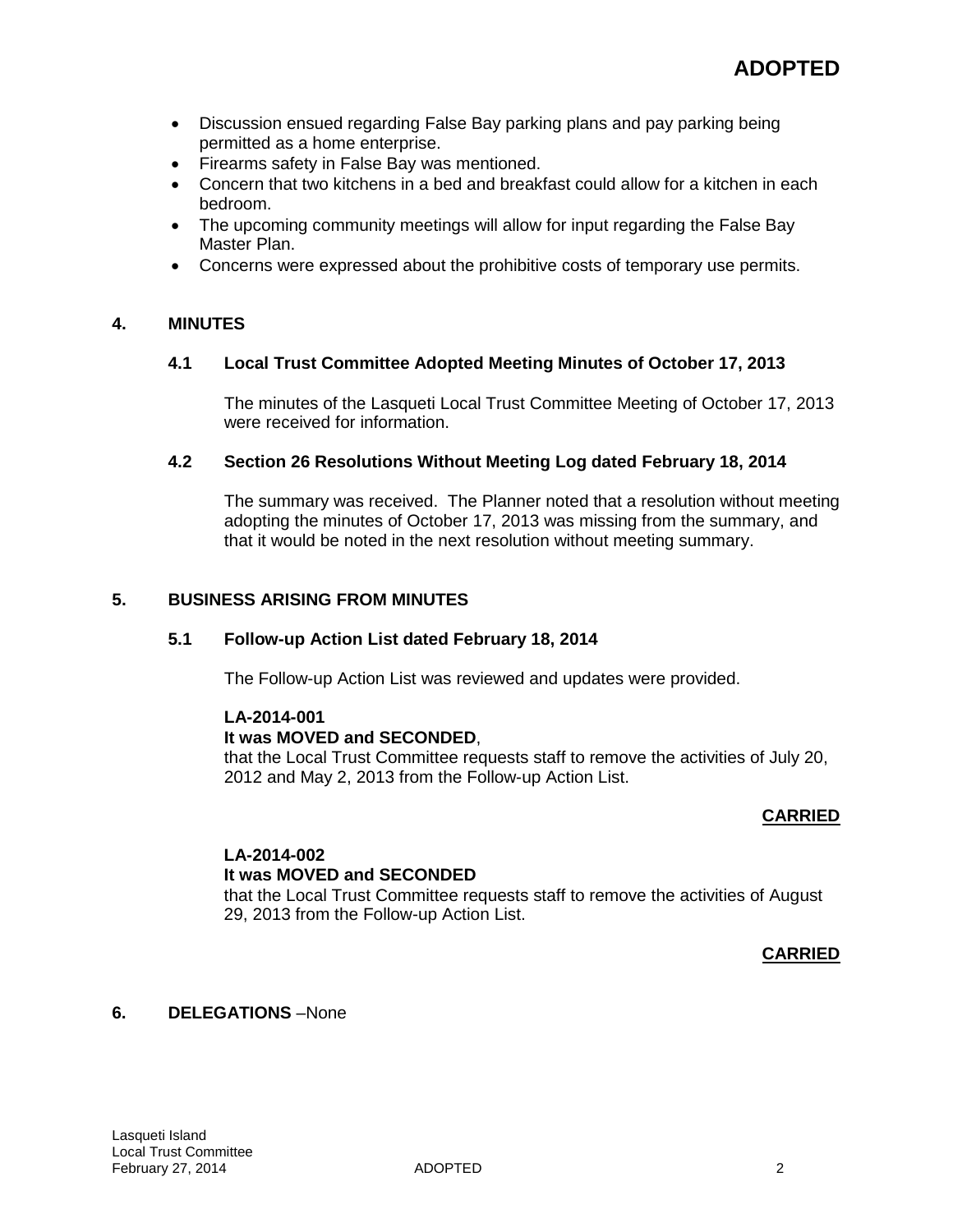### **7. CORRESPONDENCE**

### **7.1 Email dated December 25, 2013 from Guy Immega regarding False Bay Parking**

The email was received.

### **7.2 Letter dated February 26, 2014 from Gail Fleming regarding pay parking at False Bay**

The letter was received.

### **8. APPLICATIONS AND PERMITS** -None

### **9. LOCAL TRUST COMMITTEE PROJECTS**

### **9.1 False Bay Master Plan**

9.1.1 Correspondence Update – There has been one piece of correspondence received (as noted under item 7.1). All correspondence received will be placed in a binder for public review.

### 9.1.2 Community Consultation Plan

Following questions from the public, clarification was provided regarding the scope of the False Bay Master Plan. The upcoming meetings are discussion meetings and it is the consultation with the public that will form the plan.

The Local Trust Committee made a number of amendments to the draft flier that is to go out to all residents and property owners to inform them of the upcoming community meeting to be held on March  $29<sup>th</sup>$ .

Dates were booked to hold the first meeting to hear public comments on Density/Land Use and having two kitchens in Bed and Breakfast operations on Saturday March 29, 2014 from 11:30 am to 3:00 pm at the Lasqueti Island Community Hall.

The second meeting to hear public comments on Hunting policies and Parking will be held on Saturday April 26, 2014 from 11:30 am to 3:00 pm at the Lasqueti Island Community Hall.

### 9.1.3 Community Information Meeting Materials

An updated copy of the discussion draft flier was reviewed and changes to be made were noted.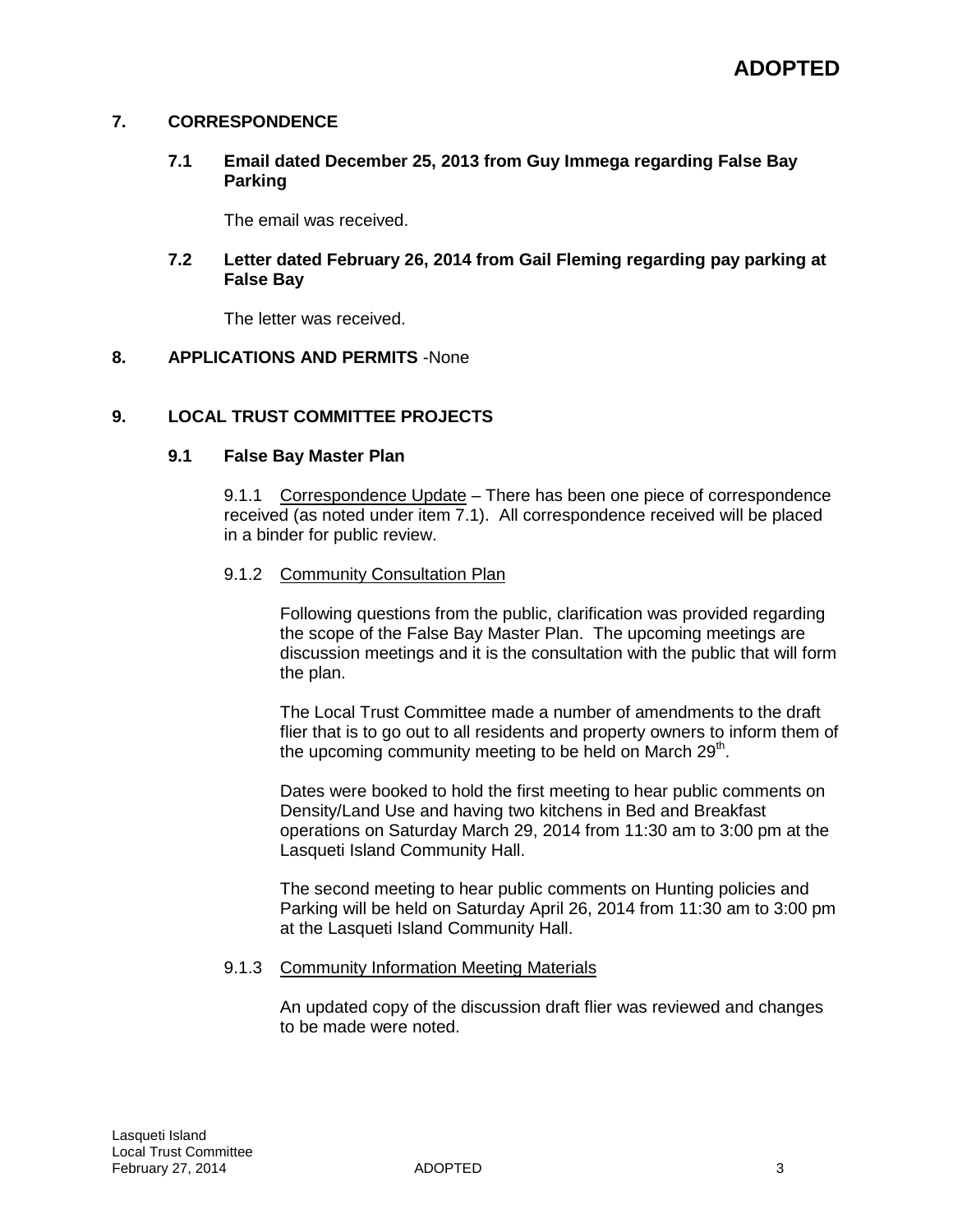# **9.2 Riparian Areas Regulation**

### 9.2.1 Project Charter dated January 22, 2014

The Project Charter was received and reviewed for amendments. Trustee Johnston made comments to the LTC regarding his concerns about the Riparian Areas Regulation (RAR) and its implementation in the community.

Planner Prowse will present an updated Project Charter to a future LTC meeting.

### 9.2.2 Community Consultation Plan dated January 22, 2014

The Community Consultation Plan dated January 22, 2014 was received and reviewed for amendments. Trustee Morrison noted that there have been a few telephone calls and conversations with the public.

### 9.2.3 Riparian Areas Regulation (RAR) Reference Documents

Documents were received.

### **10. REPORTS**

### **10.1 Work Program**

10.1.1 Top Priorities and Projects List dated February 18, 2014

No changes or additions.

**10.2 Applications Log –** None

### **10.3 Trustee and Local Expenses**

10.3.1 Expenses posted to October, 2013

Expense Report was received.

10.3.2 Expenses posted to November, 2013

Expense Report was received.

10.3.3 Expenses posted to December, 2013

Expense Summary Report was received.

10.3.4 Expenses posted to January, 2014

Expense Summary Report was received.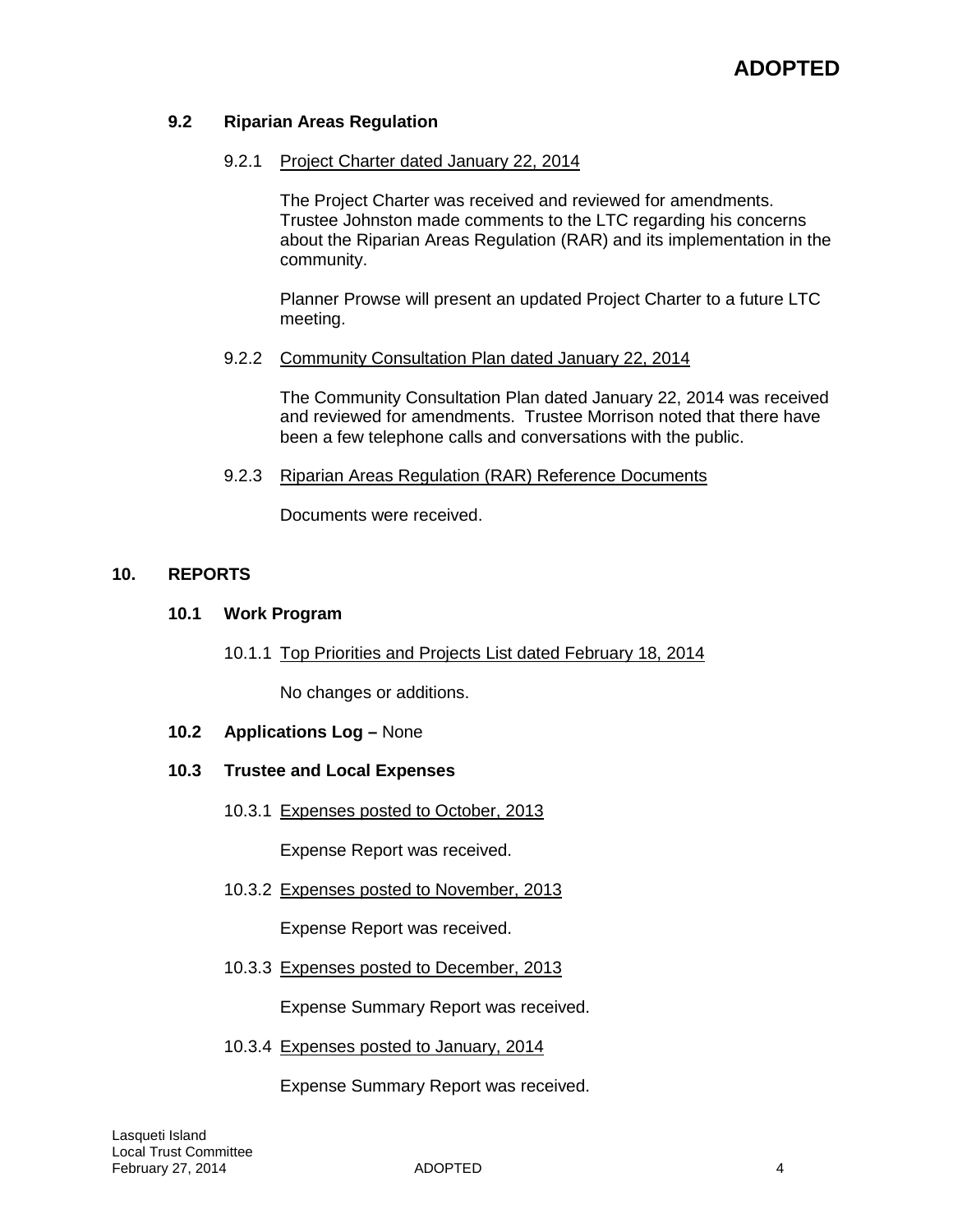# **10.4 Adopted Policies and Standing Resolutions**

# **LA-2014-003**

# **It was MOVED and SECONDED**

that the resolution numbers LA-034-2010 (THAT the Local Trust Committee establish a standing resolution for an Annual Lasqueti Stewardship Award to be presented in the spring, by way of voluntary nominations up to a maximum of two awards to show public recognition); LA-012-2013 (THAT the Lasqueti Local Trust Committee rename the Annual Lasqueti Stewardship Award to "Annual Lasqueti Environmental and Social Stewardship Award); and LA-024-2013 (THAT the Lasqueti Island Local Trust Committee rename the "Annual Lasqueti Environmental and Stewardship Award" to the "Annual Lasqueti Environmental and Community Stewardship Award"), be rescinded.

### **CARRIED**

# **LA-2014-004**

# **It was MOVED and SECONDED**

That the Lasqueti Local Trust Committee establishes a standing resolution for an "Annual Lasqueti Environmental and Community Stewardship Award" to be presented annually by way of voluntary nominations up to a maximum of two (2) awards to show public recognition.

### **CARRIED**

# **10.5 Chair's Report**

Chair Graham gave his report.

### **10.6 Trustees' Report**

The trustees gave their report.

### **10.7 Trust Fund Board Report**

Trustee Morrisson gave a report.

### **11. NEW BUSINESS**

### **11.1 Temporary Use Permits**

The staff memorandum dated February 18, 2014 was received. Findings were presented and discussed. The Chair noted that the Local Trust Committee could decide to lower the cost of temporary use permit applications, even below out of pocket costs of processing them.

### **11.2 Advisory Planning Commission Appointments**

The LTC will be considering applications received for the Advisory Planning Commission positions during the closed meeting to be held today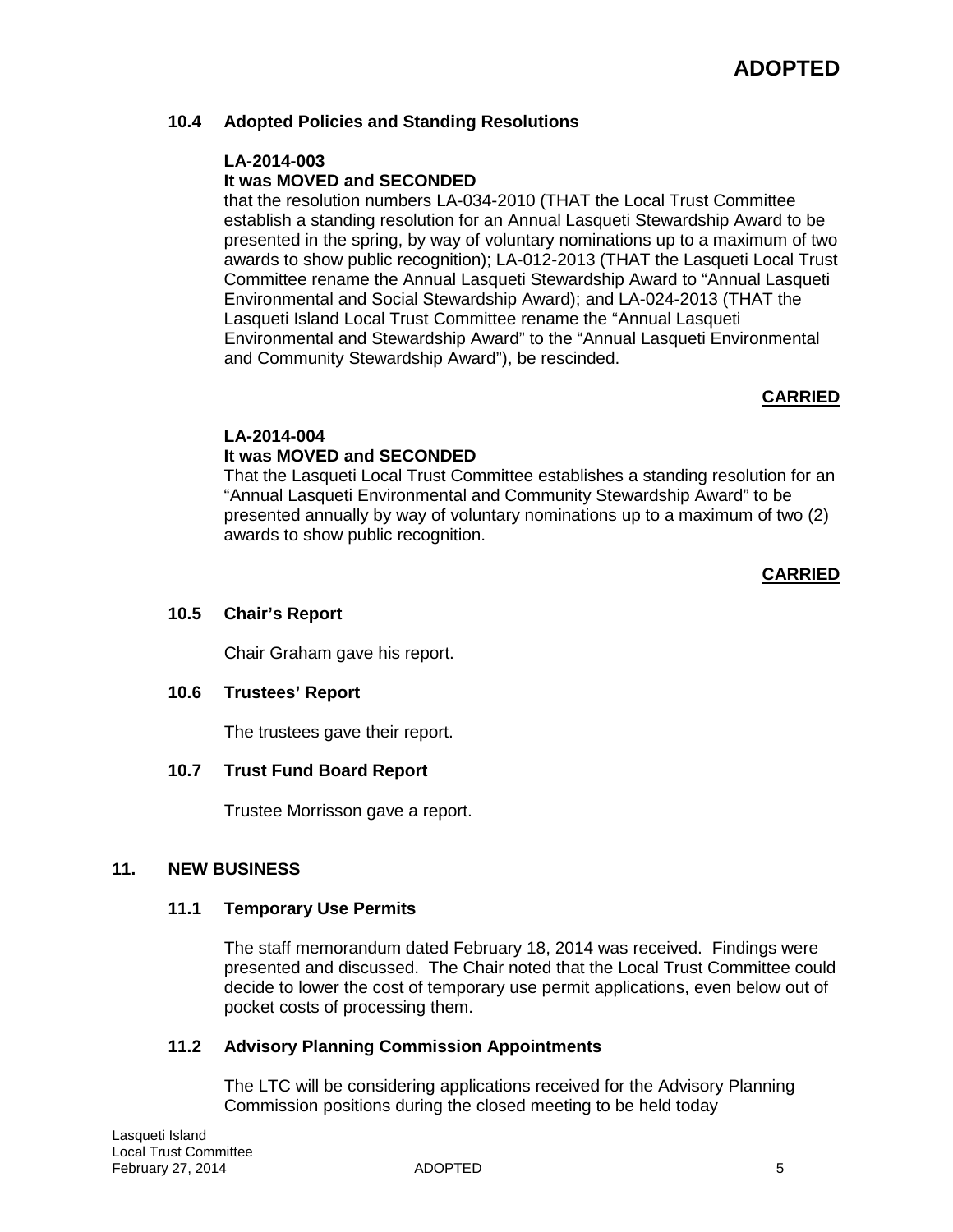### **11.3 Bylaw Enforcement**

There was a discussion about general bylaw enforcement procedures.

### **11.4 Regular Advisory Planning Commission (APC) Meeting Time and Venue**

It was noted that the APC only meets when the Local Trust Committee refers a matter to the APC.

### **11.5 Lasqueti Ferry Operations and Communications with Western Pacific Marine**

### **LA-2014-005 It was MOVED and SECONDED**

that the Lasqueti Trust Committee request staff to draft a letter for the Chair's signature to Western Pacific Marine and BC Ferries expressing concern for the lack of notice given regarding ferry operation changes.

### **CARRIED**

Trustee Johnston volunteered to draft the letter and he will do that and then send it to staff for final processing.

### **11.6 Electronic Local Trust Committee (LTC) Meetings**

It was noted that at this time, the Local Trust Committee would not pursue a bylaw amendment to allow for electronic LTC meetings.

### **12. BYLAWS** - None

### **13. CLOSED MEETING**

### **LA-2014-006**

### **It was MOVED and SECONDED**

that the Lasqueti Island Local Trust Committee closes the next part of the February 27, 2014 business meeting to discuss matters pursuant to Section 90(1)(a) of the *Community Charter* to consider appointments to the Advisory Planning Commission and that staff be invited to attend this meeting

### **CARRIED**

Committee closed the meeting at 2:30 pm.

**By general** consent the Committee reconvened in open meeting at 2:51 pm to Rise and Report.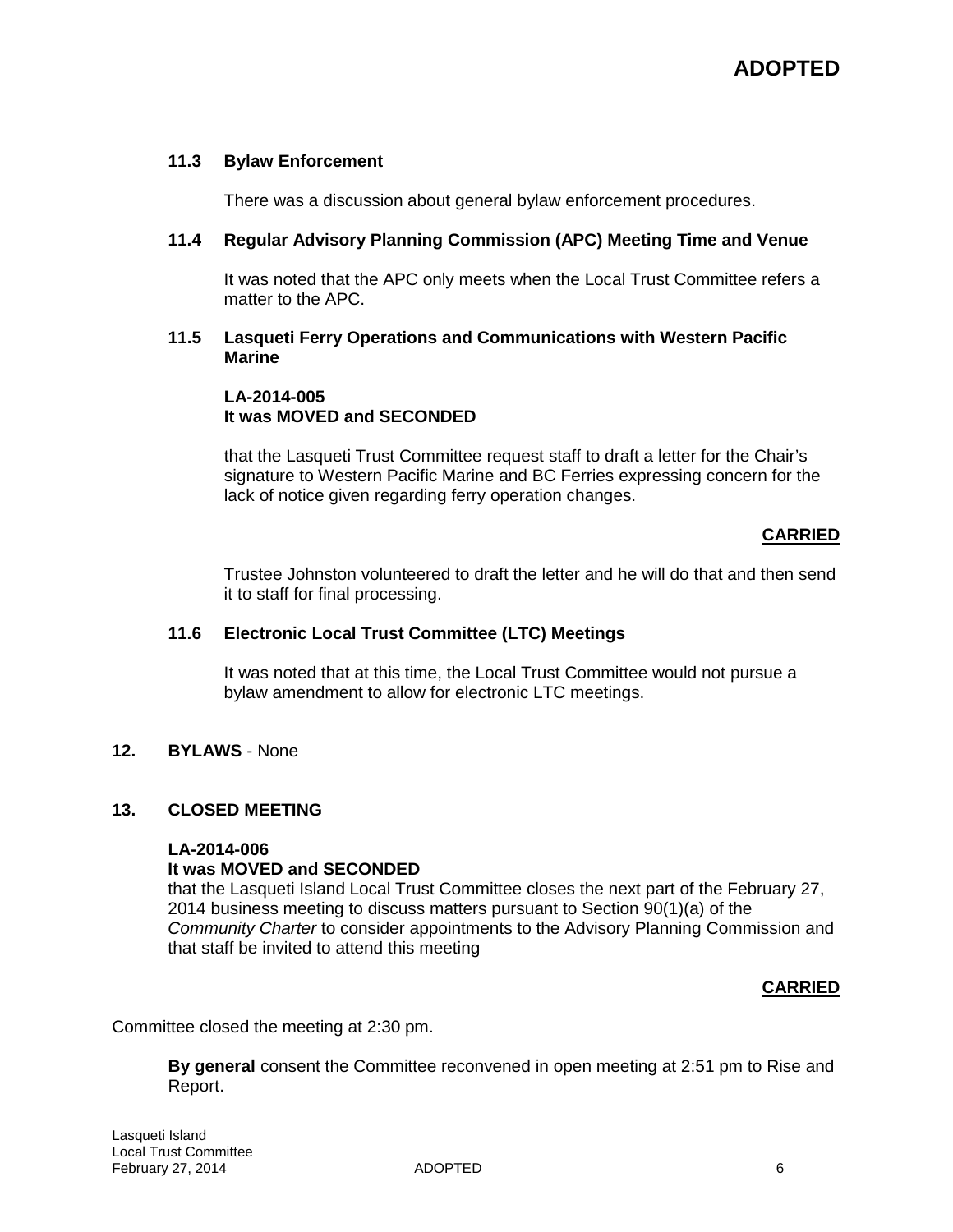# **14. RECALL TO ORDER**

Rise and Report from Closed Meeting.

The new appointments for the one year term from March 15, 2014 to March 15, 2015 for the Advisory Planning Commission were announced:

- 1. Doane Grinnell<br>2. John O'Hallorar
- 2. John O'Halloran<br>3. Nadine Simpson
- Nadine Simpson
- 4. Nikki Darwin
- 5. Shelley Garside
- 6. Sue Kristinsson
- 7. Tim Peterson
- 
- 8. Tom Weinerth<br>9. Wayne Bright Wayne Bright

### **15. ISLANDS TRUST WEBSITE**

### **15.1 Lasqueti Pages**

No changes to the Lasqueti webpage were noted. Staff was asked to find out if public submissions on work program subjects such as the False Bay Master Plan can be posted to the website.

# **16. Town Hall Session**

Three members of the public spoke and the following summary was recorded:

- More copies of the agenda packages were requested. Planner Prowse will provide three (3) additional copies for each meeting.
- Thank you to the Islands Trust Councilfor signing up to be a commentor for the hearings to be held regarding the proposed Trans Canada pipeline.

### **17. Next Meeting Date**

Thursday, May 1, 2014 at 11:00 am at the Lasqueti Arts Centre, Main Road, Lasqueti Island, BC